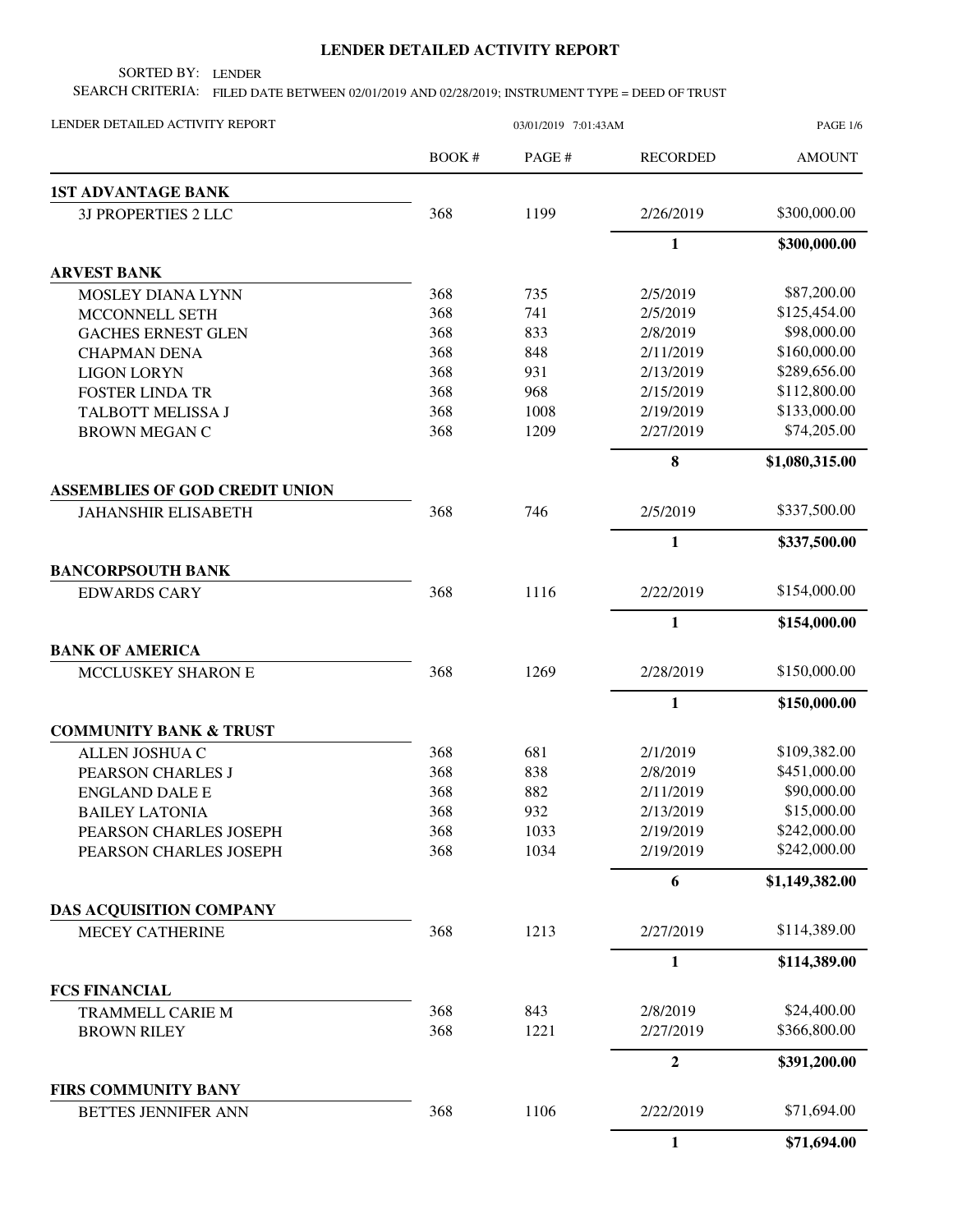| LENDER DETAILED ACTIVITY REPORT |  |
|---------------------------------|--|
|                                 |  |

03/01/2019 7:01:43AM

PAGE 2/6

|                                            | BOOK# | PAGE # | <b>RECORDED</b> | <b>AMOUNT</b>  |
|--------------------------------------------|-------|--------|-----------------|----------------|
| <b>FIRST COMMUNITY BANK</b>                |       |        |                 |                |
| NENNEMAN MARIA                             | 368   | 676    | 2/1/2019        | \$67,900.00    |
| <b>FIELDS ALYSSA</b>                       | 368   | 678    | 2/1/2019        | \$126,262.00   |
| <b>BUSSEY JONATHAN HUNTER</b>              | 368   | 707    | 2/4/2019        | \$180,102.50   |
| <b>BOWMAN ELIZABETH</b>                    | 368   | 755    | 2/5/2019        | \$80,000.00    |
| C-FIVE ENTERPRISES, LLC                    | 368   | 781    | 2/7/2019        | \$54,250.00    |
| <b>WILLIAMS JOANI</b>                      | 368   | 822    | 2/8/2019        | \$362,722.50   |
| MCGINTY, LLC                               | 368   | 860    | 2/11/2019       | \$633,250.00   |
| <b>SPEAK ASHLEY</b>                        | 368   | 875    | 2/11/2019       | \$22,100.00    |
| <b>ARCHER MICHAEL</b>                      | 368   | 1066   | 2/20/2019       | \$78,787.00    |
| <b>CHINCHILLA ANA</b>                      | 368   | 1169   | 2/26/2019       | \$52,700.00    |
| PATEL PRATIKSHA P                          | 368   | 1276   | 2/28/2019       | \$191,153.00   |
|                                            |       |        | 11              | \$1,849,227.00 |
| <b>FIRST STATE BANK OF PURDY</b>           |       |        |                 |                |
| FENSKE BETH ELLEN                          | 368   | 834    | 2/8/2019        | \$80,090.92    |
|                                            |       |        | $\mathbf{1}$    | \$80,090.92    |
| <b>FLAGSTAR BANK</b><br><b>WICKE TAMMY</b> | 368   | 688    | 2/1/2019        | \$395,342.00   |
|                                            |       |        | 1               | \$395,342.00   |
| <b>FLAT BRANCH MORTGAGE</b>                |       |        |                 |                |
| KOHPAY EDWIN B                             | 368   | 716    | 2/4/2019        | \$110,541.00   |
| <b>KING SETH A</b>                         | 368   | 805    | 2/7/2019        | \$148,824.00   |
| <b>CROSS DUSTIN</b>                        | 368   | 988    | 2/15/2019       | \$82,414.00    |
| <b>VANDENBURG CARA</b>                     | 368   | 990    | 2/15/2019       | \$121,600.00   |
| KNIGHT PHILLIP                             | 368   | 1010   | 2/19/2019       | \$156,958.00   |
| <b>MALCOLM JAMES M</b>                     | 368   | 1019   | 2/19/2019       | \$90,025.00    |
| <b>HOLCOMB DAXTON D</b>                    | 368   | 1114   | 2/22/2019       | \$208,160.00   |
| <b>MYERS SHARON</b>                        | 368   | 1125   | 2/22/2019       | \$144,000.00   |
| NICOLAS CANES                              | 368   | 1260   | 2/28/2019       | \$208,550.00   |
|                                            |       |        | 9               | \$1,271,072.00 |
| <b>GARY COHU REVOCABLE TRUST</b>           |       |        |                 |                |
| MOSER ENDEAVORS, LLC                       | 368   | 878    | 2/11/2019       | \$30,000.00    |
|                                            |       |        | $\mathbf{1}$    | \$30,000.00    |
| <b>GATEWAY MORTGAGE GROUP</b>              |       |        |                 |                |
| <b>VERNOY DAVID</b>                        | 368   | 880    | 2/11/2019       | \$79,292.00    |
|                                            |       |        | 1               | \$79,292.00    |
| <b>GREAT SOUTHERN BANK</b>                 |       |        |                 |                |
| <b>BRASIOLA TIMOTHY ROCCO</b>              | 368   | 723    | 2/4/2019        | \$12,000.00    |
| <b>ABBY KANDICE</b>                        | 368   | 724    | 2/4/2019        | \$25,000.00    |
| PENDERGRAFT CHRISTINE                      | 368   | 995    | 2/19/2019       | \$60,000.00    |
| LINDSEY DEBRA L                            | 368   | 996    | 2/19/2019       | \$50,000.00    |
| <b>ROBBINS PAULA E</b>                     | 368   | 999    | 2/19/2019       | \$50,000.00    |
| <b>STEELE BARBARA J</b>                    | 368   | 1020   | 2/19/2019       | \$50,800.00    |
| <b>ROBBINS PAULA</b>                       | 368   | 1108   | 2/22/2019       | \$110,000.00   |
|                                            |       |        | 7               | \$357,800.00   |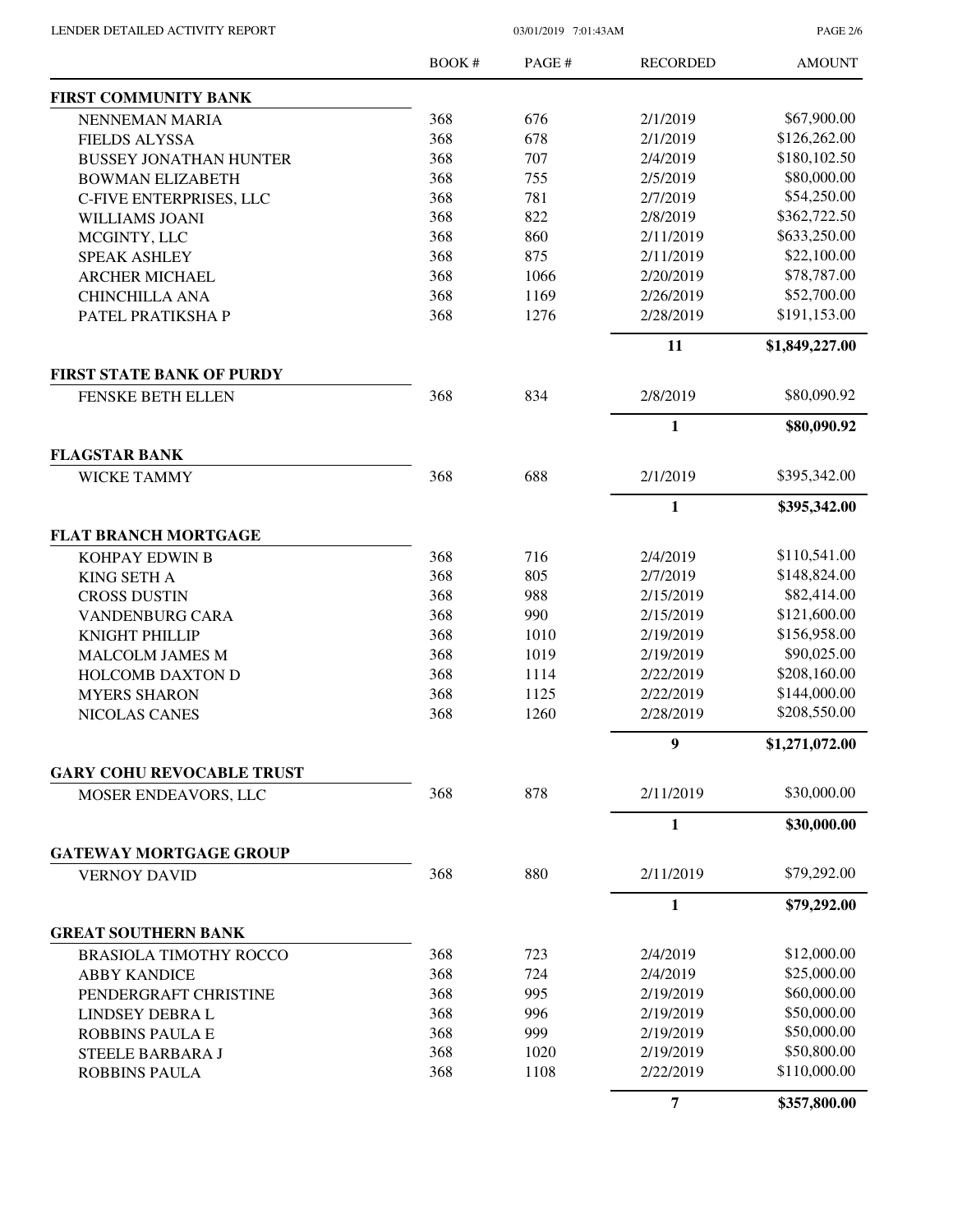| LENDER DETAILED ACTIVITY REPORT                      |       | <b>PAGE 3/6</b> |                 |               |
|------------------------------------------------------|-------|-----------------|-----------------|---------------|
|                                                      | BOOK# | PAGE#           | <b>RECORDED</b> | <b>AMOUNT</b> |
| <b>GUARANTY BANK</b>                                 |       |                 |                 |               |
| <b>BARWICK CARLY</b>                                 | 368   | 705             | 2/4/2019        | \$37,000.00   |
| <b>EDGINGTON BETHANY PAIGE</b>                       | 368   | 851             | 2/11/2019       | \$283,250.00  |
| OROSCO JACQUELINE M                                  | 368   | 978             | 2/15/2019       | \$82,800.00   |
| <b>ADAMS COREY</b>                                   | 368   | 983             | 2/15/2019       | \$226,000.00  |
| NEUHALFEN RODNEY                                     | 368   | 1153            | 2/25/2019       | \$162,020.00  |
| <b>SELGEBY CHRISTY</b>                               | 368   | 1241            | 2/27/2019       | \$149,064.00  |
|                                                      |       |                 | 6               | \$940,134.00  |
| <b>HAUGHT LARRY B TR</b>                             | 368   | 967             | 2/15/2019       | \$25,000.00   |
| MURRAY TIMOTHY W                                     |       |                 |                 |               |
| <b>HAUGHT LINDA L TR</b>                             |       |                 | $\mathbf{1}$    | \$25,000.00   |
| MURRAY CLARLA M                                      | 368   | 967             | 2/15/2019       | \$25,000.00   |
|                                                      |       |                 | $\mathbf{1}$    | \$25,000.00   |
| HOUNSCHELL BARBARA J TR                              |       |                 |                 |               |
| PENG PAUL TLUANG                                     | 368   | 757             | 2/5/2019        | \$0.00        |
|                                                      |       |                 | $\mathbf{1}$    | \$0.00        |
| <b>HOUNSCHELL DONALD S TR</b>                        |       |                 |                 |               |
| PAR SUI TUN                                          | 368   | 757             | 2/5/2019        | \$0.00        |
|                                                      |       |                 | $\mathbf{1}$    | \$0.00        |
| <b>JOHNSON CONNOR C</b><br><b>GILLESPIE MCGARREN</b> | 368   | 769             | 2/6/2019        | \$45,000.00   |
|                                                      |       |                 | $\mathbf{1}$    | \$45,000.00   |
| <b>LAMAR BANK &amp; TRUST COMPANY</b>                |       |                 |                 |               |
| <b>CULLERS DAVINA</b>                                | 368   | 796             | 2/7/2019        | \$64,000.00   |
|                                                      |       |                 | $\mathbf{1}$    | \$64,000.00   |
| <b>LOWERY CARL DAVID</b>                             |       |                 |                 |               |
| <b>BARD REGINA</b>                                   | 368   | 974             | 2/15/2019       | \$60,000.00   |
|                                                      |       |                 | 1               | \$60,000.00   |
| <b>LOWERY RITA</b><br><b>BARD DAVID</b>              | 368   | 974             | 2/15/2019       | \$60,000.00   |
|                                                      |       |                 | 1               | \$60,000.00   |
| <b>MAILES FREDDIE G</b>                              |       |                 |                 |               |
| ANDREADE DORA L PAZ                                  | 368   | 1112            | 2/22/2019       | \$31,500.00   |
|                                                      |       |                 | $\mathbf{1}$    | \$31,500.00   |
| <b>MCCLINTOCK CHARLES M</b>                          |       |                 |                 |               |
| <b>DUNLAVY KATHERINE E</b>                           | 368   | 799             | 2/7/2019        | \$75,000.00   |
|                                                      |       |                 | 1               | \$75,000.00   |
| MCCLINTOCK MARADA A<br>DUNLAVY MICHAEL C             | 368   | 799             | 2/7/2019        | \$75,000.00   |
|                                                      |       |                 | $\mathbf{1}$    | \$75,000.00   |
|                                                      |       |                 |                 |               |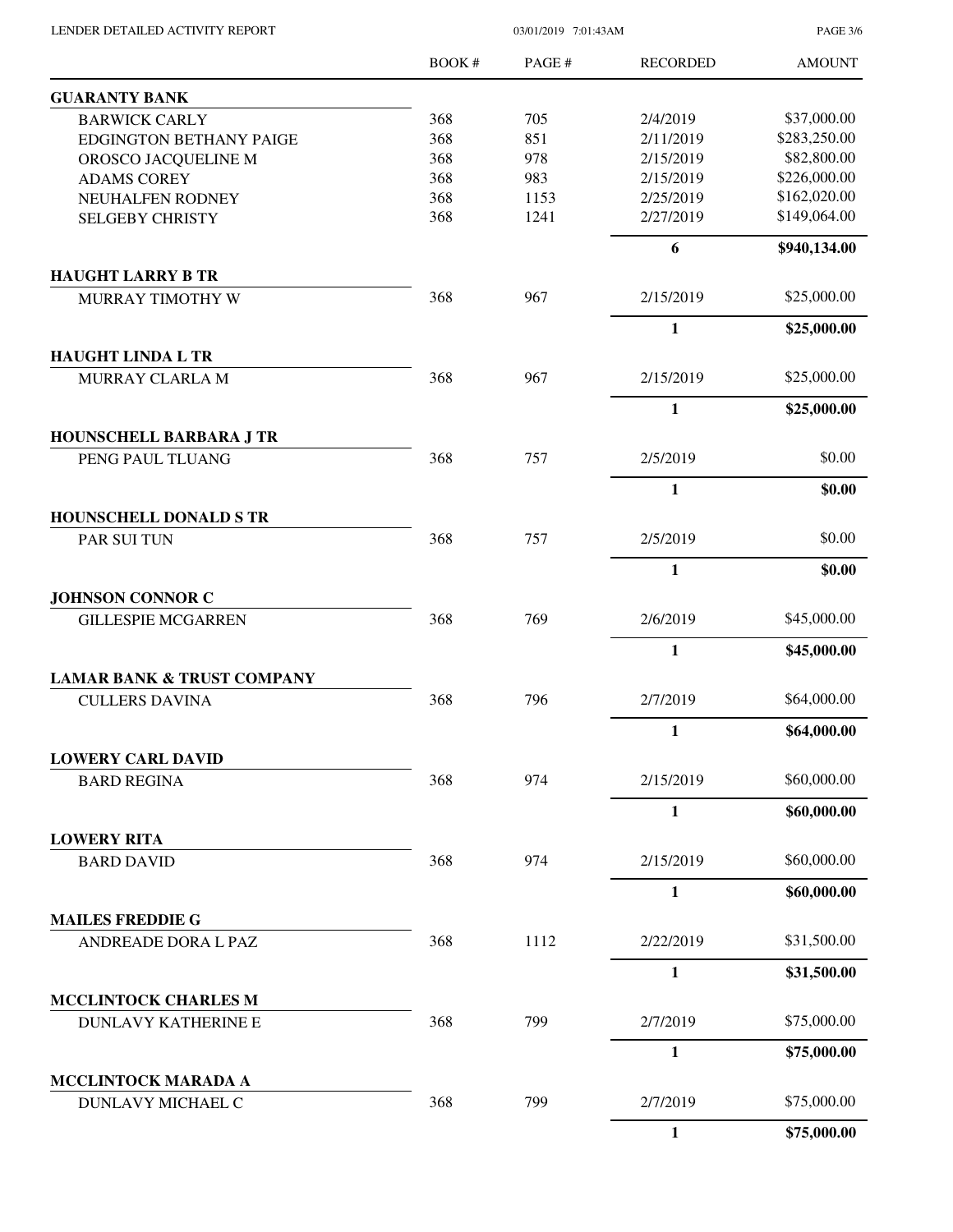| LENDER DETAILED ACTIVITY REPORT |  |  |
|---------------------------------|--|--|
|                                 |  |  |

03/01/2019 7:01:43AM

PAGE 4/6

|                                               | <b>BOOK#</b> | PAGE#       | <b>RECORDED</b>        | <b>AMOUNT</b>              |
|-----------------------------------------------|--------------|-------------|------------------------|----------------------------|
| <b>MID-MISSOURI BANK</b>                      |              |             |                        |                            |
| PARKER PROPERTIES ANDN INVESTMENTS, L         | 368          | 937         | 2/13/2019              | \$97,100.00                |
| PARKER PROPERTIES AND INVESTMENTS, LL         | 368          | 939         | 2/13/2019              | \$97,100.00                |
| <b>BLANK SANDRA D</b>                         | 368          | 1013        | 2/19/2019              | \$64,000.00                |
|                                               |              |             | 3                      | \$258,200.00               |
| <b>MMB TRUSTEE</b>                            |              |             |                        |                            |
| <b>BIG DAY PROPERTY LLC</b>                   | 368          | 1201        | 2/26/2019              | \$106,600.00               |
| <b>BIG DAY PROPERTY L L C</b>                 | 368          | 1202        | 2/26/2019              | \$106,600.00               |
|                                               |              |             | $\overline{2}$         | \$213,200.00               |
| <b>NAVY FEDERAL CREDIT UNION</b>              |              |             |                        |                            |
| <b>BRUTON JARRETT C</b>                       | 368          | 1022        | 2/19/2019              | \$149,785.00               |
|                                               |              |             | $\mathbf{1}$           | \$149,785.00               |
| <b>PEOPLE'S BANK</b><br><b>BP &amp; WINC</b>  | 368          | 1193        | 2/26/2019              | \$135,000.00               |
|                                               |              |             |                        |                            |
|                                               |              |             | 1                      | \$135,000.00               |
| <b>PEOPLES BANK</b>                           | 368          | 802         | 2/7/2019               | \$129,495.00               |
| <b>BARD KERI</b><br><b>BARD KERI</b>          | 368          | 803         | 2/7/2019               | \$16,005.00                |
| <b>BARD KALI</b>                              | 368          | 877         | 2/11/2019              | \$300,000.00               |
| SHEAR CHRISTINA                               | 368          | 1222        | 2/27/2019              | \$92,800.00                |
| SHEAR CHRISTINA                               | 368          | 1223        | 2/27/2019              | \$10,440.00                |
|                                               |              |             |                        |                            |
|                                               |              |             | 5                      | \$548,740.00               |
| PLAZA HOME MORTGAGE                           | 368          | 840         | 2/8/2019               | \$188,000.00               |
| <b>HILGENBERG JUSTIN</b>                      |              |             |                        |                            |
|                                               |              |             | $\mathbf{1}$           | \$188,000.00               |
| <b>PREMIER HOME MORTGAGE</b>                  |              |             |                        |                            |
| <b>GOAD TAWNIA M</b><br><b>GREENE JOSEPH</b>  | 368<br>368   | 992<br>1070 | 2/15/2019<br>2/20/2019 | \$66,000.00<br>\$84,442.00 |
|                                               |              |             |                        |                            |
|                                               |              |             | $\boldsymbol{2}$       | \$150,442.00               |
| <b>QUICKEN LOANS</b><br><b>ELTON SHERALEE</b> | 368          | 751         | 2/5/2019               | \$113,153.00               |
| <b>GARLINGTON MARY E</b>                      | 368          | 849         | 2/11/2019              | \$112,000.00               |
| WILLIAMS SHANNON L                            | 368          | 925         | 2/13/2019              | \$102,264.00               |
| ELLIOTT KAREN J                               | 368          | 1178        | 2/26/2019              | \$108,800.00               |
| KUBICEK JEANNE                                | 368          | 1256        | 2/28/2019              | \$100,000.00               |
|                                               |              |             | 5                      | \$536,217.00               |
| <b>RURAL HOUSING SERVICE</b>                  |              |             |                        |                            |
| <b>BARTLETT SUZAN E</b>                       | 368          | 767         | 2/6/2019               | \$74,300.00                |
|                                               |              |             | $\mathbf{1}$           | \$74,300.00                |
| <b>SIMMONS BANK</b>                           |              |             |                        |                            |
| MCLAUGHLIN MARY LYNN                          | 368          | 959         | 2/14/2019              | \$40,000.00                |
| SCHUBER MITCHELL HOMES, LLC                   | 368          | 1097        | 2/21/2019              | \$800,000.00               |
| VANCE LINDSEY N                               | 368          | 1140        | 2/25/2019              | \$75,656.00                |
| JOHNSON KELSEY K                              | 368          | 1168        | 2/26/2019              | \$57,000.00                |
|                                               |              |             | $\boldsymbol{4}$       | \$972,656.00               |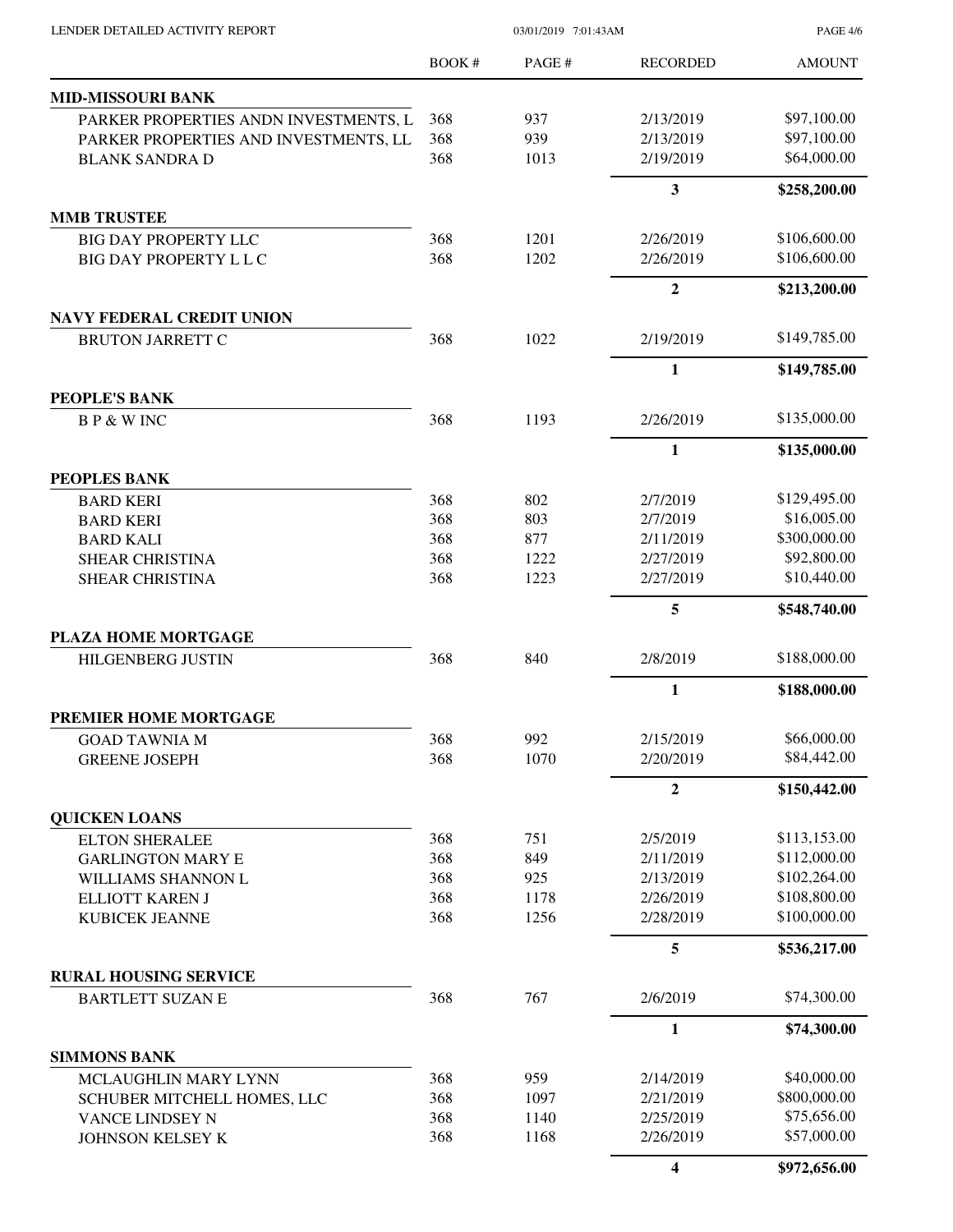PAGE 5/6

|                                        | <b>BOOK#</b> | PAGE # | <b>RECORDED</b> | <b>AMOUNT</b>  |
|----------------------------------------|--------------|--------|-----------------|----------------|
| SOUTHWEST MISSOURI BANK                |              |        |                 |                |
| <b>CRESS TAMMI S</b>                   | 368          | 692    | 2/1/2019        | \$50,000.00    |
| WILTHOM LLC                            | 368          | 693    | 2/1/2019        | \$100,000.00   |
| HATFIELD BRIAN G                       | 368          | 773    | 2/6/2019        | \$126,000.00   |
| <b>SMITH STANLEY</b>                   | 368          | 782    | 2/7/2019        | \$82,071.54    |
| SPARKS CHRISTOPHER JOSEPH              | 368          | 783    | 2/7/2019        | \$112,500.00   |
| HENNINGSEN DIANNE M                    | 368          | 784    | 2/7/2019        | \$40,000.00    |
| NENNEMAN JENNIFER L                    | 368          | 785    | 2/7/2019        | \$30,000.00    |
| <b>AMATO BRENDA G</b>                  | 368          | 955    | 2/14/2019       | \$196,000.00   |
| <b>BISHOP TANYA</b>                    | 368          | 956    | 2/14/2019       | \$24,000.00    |
| <b>SIMPSON KIM</b>                     | 368          | 958    | 2/14/2019       | \$100,000.00   |
| <b>RUIZ ISIDRO</b>                     | 368          | 1025   | 2/19/2019       | \$89,600.00    |
| <b>EMMERT JANET L</b>                  | 368          | 1099   | 2/21/2019       | \$185,000.00   |
| EM LAUGHLIN, LLC                       | 368          | 1143   | 2/25/2019       | \$113,600.00   |
| <b>ELLISON HEATHER</b>                 | 368          | 1163   | 2/25/2019       | \$192,000.00   |
| <b>DOLL CARRIE L</b>                   | 368          | 1190   | 2/26/2019       | \$100,000.00   |
| <b>HALL LESLIE</b>                     | 368          | 1192   | 2/26/2019       | \$49,504.76    |
| <b>ARNOLD DANIEL R</b>                 | 368          | 1207   | 2/26/2019       | \$46,000.00    |
| THOMURE KENNETH E                      | 368          | 1216   | 2/27/2019       | \$1,826,385.70 |
| <b>MILLER MELANIE</b>                  | 368          | 1265   | 2/28/2019       | \$25,000.00    |
|                                        |              |        | 19              | \$3,487,662.00 |
| TAMKO BUILDING PRODUCTS, INC           |              |        |                 |                |
| FREEBORG JENNIFER A                    | 368          | 853    | 2/11/2019       | \$496,054.62   |
|                                        |              |        | $\mathbf{1}$    | \$496,054.62   |
| THE CORNERSTONE BANK                   |              |        |                 |                |
| <b>LEMUS JOSE</b>                      | 368          | 1107   | 2/22/2019       | \$41,360.00    |
|                                        |              |        | $\mathbf{1}$    | \$41,360.00    |
| THE FIRST NATIONAL BANK OF FORT SMITH  |              |        |                 |                |
| GREEN TREE REAL PROPERTY, LLC          | 368          | 917    | 2/12/2019       | \$957,866.00   |
|                                        |              |        | 1               | \$957,866.00   |
| <b>TOWN &amp; COUNTRY BANK</b>         |              |        |                 |                |
| <b>CUPPS MARK</b>                      | 368          | 1130   | 2/25/2019       | \$900,000.00   |
|                                        |              |        | 1               | \$900,000.00   |
| <b>USBANK</b><br>RICHARDSON JUDY L TR  | 368          | 778    | 2/7/2019        | \$100,000.00   |
|                                        | 368          |        |                 | \$84,875.00    |
| <b>THOMAS JENNIFER</b>                 |              | 941    | 2/14/2019       | \$4,209.00     |
| <b>THOMAS JENNIFER</b>                 | 368          | 942    | 2/14/2019       | \$589,000.00   |
| <b>BRECHEISEN MELISSA ANN</b>          | 368          | 1063   | 2/20/2019       |                |
| <b>CONGER NANCY J</b>                  | 368          | 1137   | 2/25/2019       | \$228,800.00   |
| <b>CORUM STEVEN K</b>                  | 368          | 1268   | 2/28/2019       | \$159,281.00   |
|                                        |              |        | 6               | \$1,166,165.00 |
| <b>USDA</b><br><b>BARTLETT SUZAN E</b> | 368          | 767    | 2/6/2019        | \$74,300.00    |
|                                        |              |        | $\mathbf{1}$    | \$74,300.00    |
| <b>VANDERBILT MORTGAGE</b>             |              |        |                 |                |
| DORE DAVID L                           | 368          | 1186   | 2/26/2019       | \$89,478.10    |
|                                        |              |        | $\mathbf{1}$    | \$89,478.10    |